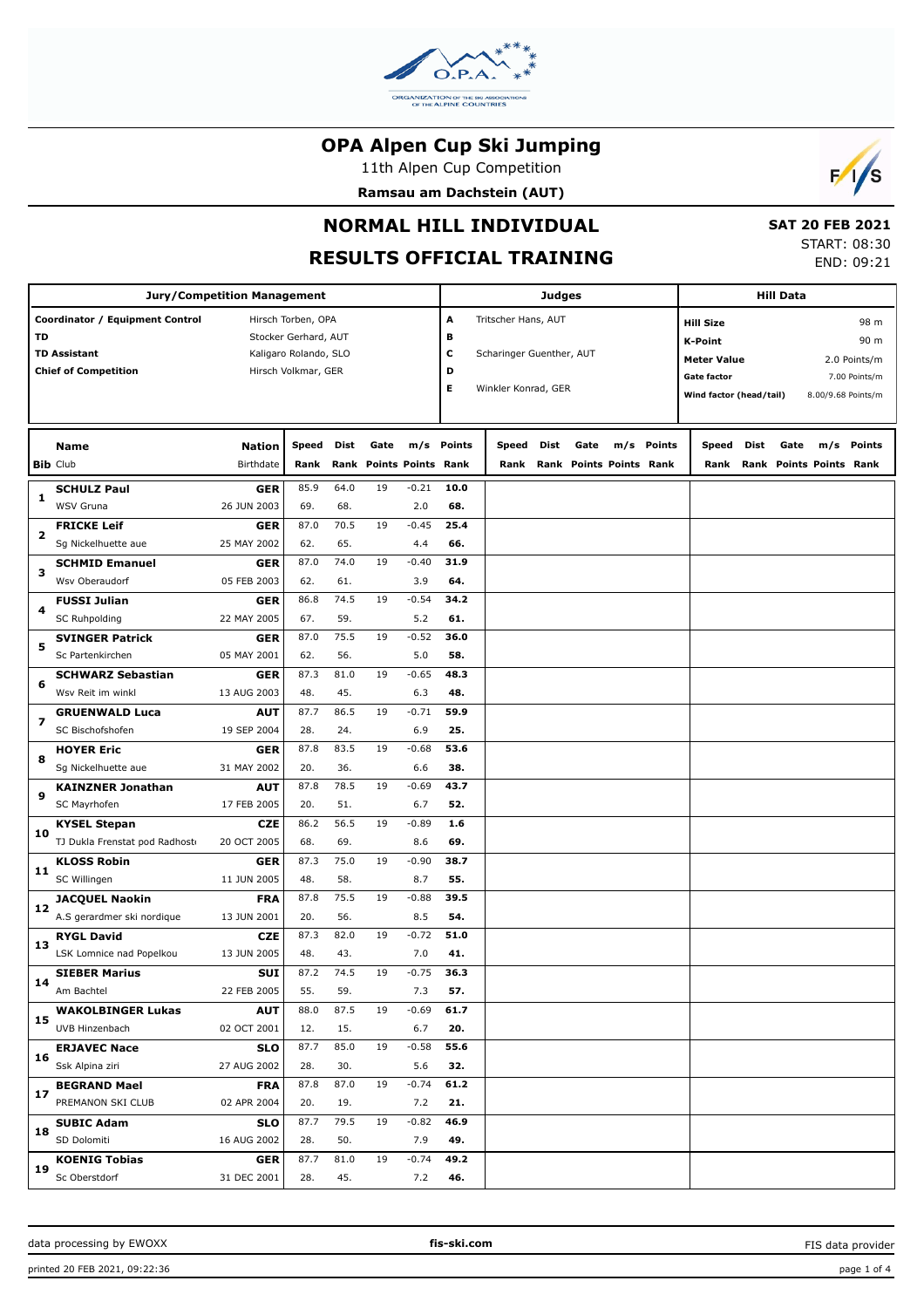

11th Alpen Cup Competition



## **NORMAL HILL INDIVIDUAL RESULTS OFFICIAL TRAINING**

 **SAT 20 FEB 2021**

START: 08:30 END: 09:21

 $F/1/s$ 

|    |                                                 |                    |             |             |      |                           |             |       |      |                         |            |       |      |      |                         | LIVU. UJ.ZI |
|----|-------------------------------------------------|--------------------|-------------|-------------|------|---------------------------|-------------|-------|------|-------------------------|------------|-------|------|------|-------------------------|-------------|
|    | Name                                            | Nation             | Speed       | Dist        | Gate |                           | m/s Points  | Speed | Dist | Gate                    | m/s Points | Speed | Dist | Gate |                         | m/s Points  |
|    | <b>Bib Club</b>                                 | Birthdate          | Rank        | Rank        |      | <b>Points Points Rank</b> |             | Rank  |      | Rank Points Points Rank |            | Rank  |      |      | Rank Points Points Rank |             |
|    | <b>ERNST Elia</b>                               | <b>AUT</b>         | 87.4        | 82.5        | 19   | $-0.62$                   | 51.0        |       |      |                         |            |       |      |      |                         |             |
| 20 | SC Fieberbrunn                                  | 29 MAR 2004        | 45.         | 40.         |      | 6.0                       | 41.         |       |      |                         |            |       |      |      |                         |             |
|    | <b>SCHMIDT Fabian</b>                           | GER                | 87.1        | 76.0        | 19   | $-0.66$                   | 38.4        |       |      |                         |            |       |      |      |                         |             |
| 21 | Sg Nickelhuette aue                             | 21 MAR 2001        | 59.         | 54.         |      | 6.4                       | 56.         |       |      |                         |            |       |      |      |                         |             |
|    | <b>HETTICH Tim</b>                              | GER                | 87.9        | 88.5        | 19   | $-0.50$                   | 61.8        |       |      |                         |            |       |      |      |                         |             |
| 22 | Ski Team schonach rohrhardsb                    | 03 MAY 2002        | 15.         | 13.         |      | 4.8                       | 19.         |       |      |                         |            |       |      |      |                         |             |
|    | <b>TRITSCHER David</b>                          | AUT                | 87.8        | 89.0        | 19   | $-0.62$                   | 64.0        |       |      |                         |            |       |      |      |                         |             |
| 23 | Wsv Ramsau                                      | 30 AUG 2003        | 20.         | 11.         |      | 6.0                       | 15.         |       |      |                         |            |       |      |      |                         |             |
|    | <b>TRUNZ Felix</b>                              | <b>SUI</b>         | 88.2        | 77.0        | 19   | $-0.74$                   | 41.2        |       |      |                         |            |       |      |      |                         |             |
| 24 | Am Bachtel                                      | 20 APR 2006        | 3.          | 53.         |      | 7.2                       | 53.         |       |      |                         |            |       |      |      |                         |             |
|    | <b>HEUMANN Lucas</b>                            | GER                | 87.2        | 74.0        | 19   | $-0.64$                   | 34.2        |       |      |                         |            |       |      |      |                         |             |
| 25 | Wsv Oberaudorf                                  | 13 OCT 2004        | 55.         | 61.         |      | 6.2                       | 61.         |       |      |                         |            |       |      |      |                         |             |
| 26 | <b>GAY Julien</b>                               | <b>FRA</b>         | 87.6        | 82.0        | 19   | $-1.01$                   | 53.8        |       |      |                         |            |       |      |      |                         |             |
|    | Sc Nanceen                                      | 29 APR 2004        | 36.         | 43.         |      | 9.8                       | 37.         |       |      |                         |            |       |      |      |                         |             |
| 27 | <b>REPELLIN Ari</b>                             | <b>FRA</b>         | 87.0        | 78.5        | 19   | $-0.94$                   | 46.1        |       |      |                         |            |       |      |      |                         |             |
|    | Chamonix                                        | 18 MAR 2004        | 62.         | 51.         |      | 9.1                       | 50.         |       |      |                         |            |       |      |      |                         |             |
| 28 | <b>STURM Micha</b>                              | <b>SUI</b>         | 87.3        | 70.0        | 19   | $-0.99$                   | 29.6        |       |      |                         |            |       |      |      |                         |             |
|    | Ulisbach                                        | 11 FEB 2004        | 48.         | 66.         |      | 9.6                       | 65.         |       |      |                         |            |       |      |      |                         |             |
| 29 | <b>IMHOF Remo</b>                               | SUI                | 88.2        | 84.5        | 19   | $-0.78$                   | 56.6        |       |      |                         |            |       |      |      |                         |             |
|    | Einsiedeln                                      | 19 NOV 2003        | 3.          | 31.         |      | 7.6                       | 30.         |       |      |                         |            |       |      |      |                         |             |
| 30 | <b>MILESI Enzo</b>                              | <b>FRA</b>         | 87.5        | 83.0        | 19   | $-0.89$                   | 54.6        |       |      |                         |            |       |      |      |                         |             |
|    | S.C nanceen                                     | 08 MAR 2003        | 39.         | 38.         |      | 8.6                       | 35.         |       |      |                         |            |       |      |      |                         |             |
| 31 | <b>AIGNER Xaver</b>                             | <b>AUT</b>         | 87.9        | 87.5        | 19   | $-0.96$                   | 64.3        |       |      |                         |            |       |      |      |                         |             |
|    | Kitzbueheler Ski Club - KSC                     | 06 APR 2002        | 15.         | 15.         |      | 9.3                       | 14.         |       |      |                         |            |       |      |      |                         |             |
| 32 | <b>PERME Lovro</b>                              | <b>SLO</b>         | 87.6        | 86.0        | 19   | $-0.93$                   | 61.0        |       |      |                         |            |       |      |      |                         |             |
|    | SD DOLOMITI                                     | 08 MAY 2004        | 36.         | 26.         |      | 9.0                       | 22.         |       |      |                         |            |       |      |      |                         |             |
| 33 | <b>KESSELI Juri</b>                             | SUI                | 88.0        | 81.0        | 19   | $-0.75$                   | 49.3        |       |      |                         |            |       |      |      |                         |             |
|    | SC Einsiedeln                                   | 12 SEP 2005        | 12.         | 45.         |      | 7.3                       | 45.         |       |      |                         |            |       |      |      |                         |             |
| 34 | <b>JINDRISEK Jiri</b>                           | <b>CZE</b>         | 87.9        | 74.0        | 19   | $-0.78$                   | 35.6        |       |      |                         |            |       |      |      |                         |             |
|    | JKL Desna-DUKLA                                 | 30 JUN 2004        | 15.         | 61.         |      | 7.6                       | 59.         |       |      |                         |            |       |      |      |                         |             |
| 35 | <b>KRENEK Filip</b>                             | <b>CZE</b>         | 87.7        | 81.0        | 19   | $-0.70$                   | 48.8        |       |      |                         |            |       |      |      |                         |             |
|    | TJ Roznov pod Radhostem<br><b>TITTEL Adrian</b> | 09 DEC 2005        | 28.<br>87.8 | 45.<br>80.0 | 19   | 6.8<br>$-0.54$            | 47.<br>45.2 |       |      |                         |            |       |      |      |                         |             |
| 36 | SG Nickelhuette Aue                             | GER<br>21 FEB 2004 | 20.         | 49.         |      | 5.2                       | 51.         |       |      |                         |            |       |      |      |                         |             |
|    | <b>STEINBEISSER Simon</b>                       | GER                | 87.8        | 76.0        | 19   | -0.28                     | 34.7        |       |      |                         |            |       |      |      |                         |             |
| 37 | Sc Ruhpolding                                   | 15 APR 2003        | 20.         | 54.         |      | 2.7                       | 60.         |       |      |                         |            |       |      |      |                         |             |
|    | <b>BEDENIK Tadej</b>                            | <b>SLO</b>         | 87.4        | 87.5        | 19   | $-0.05$                   | 55.5        |       |      |                         |            |       |      |      |                         |             |
| 38 | Sk Triglav kranj                                | 08 APR 2005        | 45.         | 15.         |      | 0.5                       | 33.         |       |      |                         |            |       |      |      |                         |             |
|    | <b>WASSER Yanick</b>                            | SUI                | 88.1        | 84.5        | 19   | $-0.09$                   | 49.9        |       |      |                         |            |       |      |      |                         |             |
| 39 | Einsiedeln                                      | 27 MAY 2004        | 7.          | 31.         |      | 0.9                       | 44.         |       |      |                         |            |       |      |      |                         |             |
|    | <b>FRIES Philipp</b>                            | <b>GER</b>         | 87.9        | 84.0        | 19   | $-0.53$                   | 53.1        |       |      |                         |            |       |      |      |                         |             |
| 40 | <b>SC Ruhpolding</b>                            | 26 DEC 2003        | 15.         | 34.         |      | 5.1                       | 39.         |       |      |                         |            |       |      |      |                         |             |
|    | <b>TEPES Jon</b>                                | <b>SLO</b>         | 87.5        | 83.0        | 19   | $-0.52$                   | 51.0        |       |      |                         |            |       |      |      |                         |             |
| 41 | Sd Dolomiti                                     | 12 AUG 2002        | 39.         | 38.         |      | 5.0                       | 41.         |       |      |                         |            |       |      |      |                         |             |
|    | <b>STEPANEK Miroslav</b>                        | <b>CZE</b>         | 87.3        | 68.0        | 19   | $-0.74$                   | 23.2        |       |      |                         |            |       |      |      |                         |             |
| 42 |                                                 | 17 APR 2004        | 48.         | 67.         |      | 7.2                       | 67.         |       |      |                         |            |       |      |      |                         |             |
|    | <b>FRISCHMANN Felix</b>                         | <b>GER</b>         | 87.2        | 74.0        | 19   | $-0.62$                   | 34.0        |       |      |                         |            |       |      |      |                         |             |
| 43 | WSV Gruna                                       | 29 JUL 2005        | 55.         | 61.         |      | 6.0                       | 63.         |       |      |                         |            |       |      |      |                         |             |

data processing by EWOXX **fis-ski.com**

FIS data provider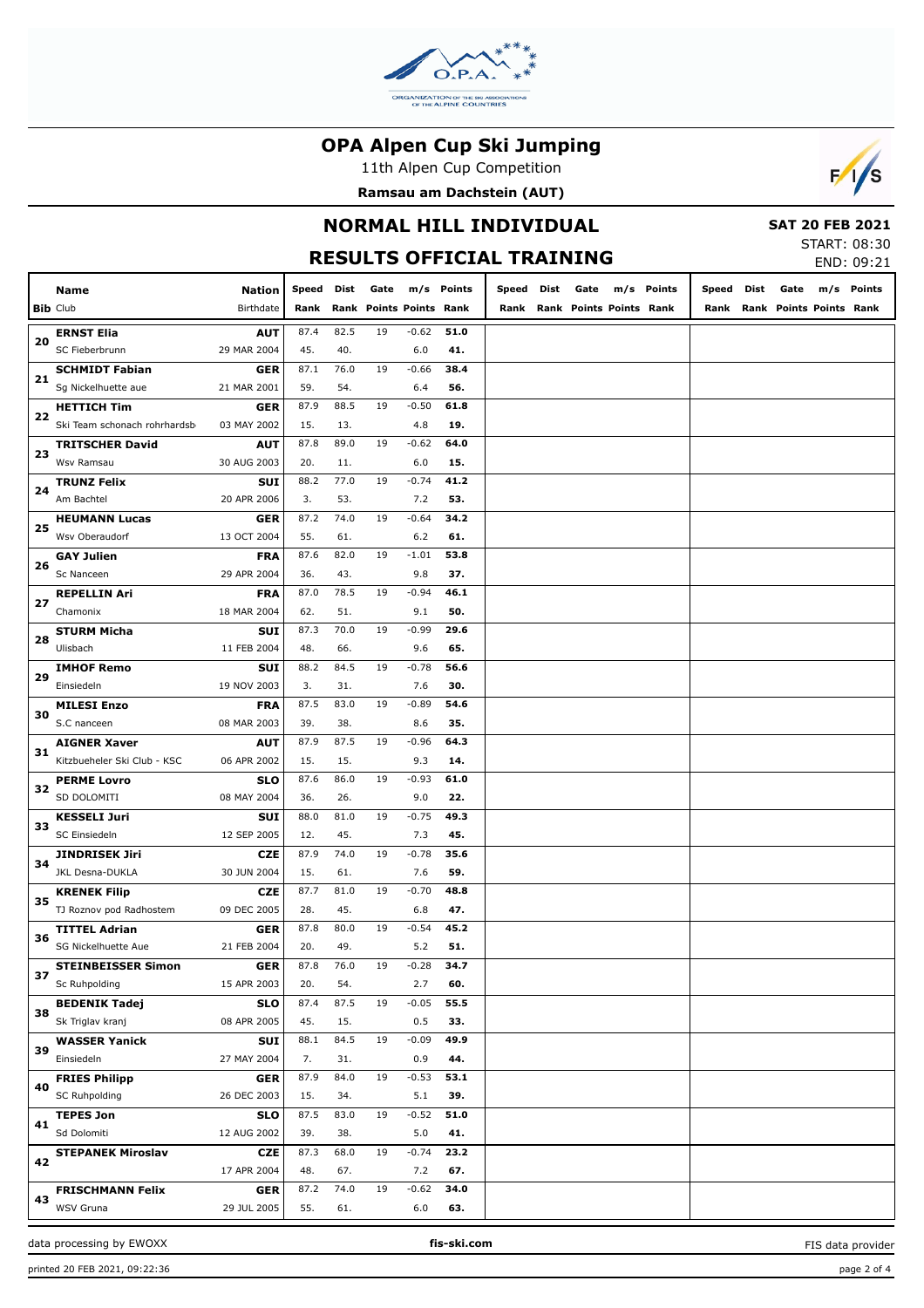

11th Alpen Cup Competition



# **NORMAL HILL INDIVIDUAL**

 **SAT 20 FEB 2021**

 $F/1/s$ 

#### **RESULTS OFFICIAL TRAINING** START: 08:30 END: 09:21 **Nation Speed Dist Rank Rank Points Points Rank Gate m/s Points Speed Gate Dist Rank Points Points Rank Rank Points m/s Speed Dist Gate m/s Points Rank Rank Points Points Rank** 87.5 87.0 19 39. 19. 4.1 **58.1** -0.42 **27.** 88.1 89.5 19 **63.4** -0.45 7. 10. 4.4 **16. 67.6 9.** -0.48 **75.1 3.** -0.32 **56.8 29.** -0.29 **66.1 11.** -0.63 **52.5** -0.57

| 45 | Skisprungclub Wiener stadtadle | 10 AUG 2004 | 7.   | 10.  |     | 4.4     | 16.  |  |
|----|--------------------------------|-------------|------|------|-----|---------|------|--|
|    | <b>JEGLIC Timotej</b>          | SLO         | 87.3 | 91.5 | 19  | $-0.48$ | 67.6 |  |
| 46 | Ssk Ilirija                    | 21 MAR 2002 | 48.  | 4.   |     | 4.6     | 9.   |  |
|    | <b>LIPOVSEK ROCNIK Miha</b>    | SLO         | 88.2 | 96.0 | 19  | $-0.32$ | 75.1 |  |
| 47 | Sk Zagorje                     | 14 AUG 2003 | 3.   | 1.   |     | 3.1     | з.   |  |
|    | <b>CHERVET Jules</b>           | <b>FRA</b>  | 87.5 | 87.0 | 19  | $-0.29$ | 56.8 |  |
| 48 | <b>CS CHAMONIX</b>             | 31 DEC 2003 | 39.  | 19.  |     | 2.8     | 29.  |  |
| 49 | <b>ZUPAN Ozbe</b>              | <b>SLO</b>  | 87.7 | 90.0 | 19  | $-0.63$ | 66.1 |  |
|    | Nsk Trzic fmg                  | 07 APR 2003 | 28.  | 9.   |     | 6.1     | 11.  |  |
| 50 | <b>KOGLER Elias</b>            | <b>AUT</b>  | 88.4 | 83.5 | 19  | $-0.57$ | 52.5 |  |
|    | Kitzbueheler Ski Club - KSC    | 22 APR 2003 | 2.   | 36.  |     | 5.5     | 40.  |  |
| 51 | <b>HLADNIK Matic</b>           | SLO         | 87.4 | 88.5 | 19  | $-0.56$ | 62.4 |  |
|    | ND Ratece Planica              | 18 OCT 2002 | 45.  | 13.  |     | 5.4     | 17.  |  |
| 52 | <b>GRUNDMANN Paul Justus</b>   | <b>GER</b>  | 87.5 | 87.0 | 19  | $-0.39$ | 57.8 |  |
|    | Sc Steinbach-hallenberg        | 26 MAY 2003 | 39.  | 19.  |     | 3.8     | 28.  |  |
| 53 | <b>HAUSER Krystof</b>          | <b>CZE</b>  | 87.5 | 86.0 | 19  | $-0.35$ | 55.4 |  |
|    | TJ Dukla Liberec               | 29 DEC 2002 | 39.  | 26.  |     | 3.4     | 34.  |  |
| 54 | <b>FUSSENEGGER Andre</b>       | <b>AUT</b>  | 88.1 | 87.5 | 19  | $-0.52$ | 60.0 |  |
|    | SV Dornbirn                    | 31 JAN 2003 | 7.   | 15.  |     | 5.0     | 24.  |  |
| 55 | <b>LACROIX Olan</b>            | SUI         | 88.1 | 84.5 | 19  | $-0.58$ | 54.6 |  |
|    | Les Diablerets                 | 21 MAR 2001 | 7.   | 31.  |     | 5.6     | 35.  |  |
| 56 | <b>OBLAK Rok</b>               | <b>SLO</b>  | 88.5 | 91.0 | 19  | $-0.75$ | 69.3 |  |
|    | Ssk Alpina ziri                | 16 JUL 2001 | 1.   | 5.   |     | 7.3     | 6.   |  |
| 57 | <b>ZAVRSNIK Gorazd</b>         | <b>SLO</b>  | 87.2 | 90.5 | 18  | $-0.41$ | 69.3 |  |
|    | Ssk Ljubno btc                 | 21 APR 2003 | 55.  | 7.   | 4.3 | 4.0     | 6.   |  |
| 58 | <b>KULMITZER Dominik</b>       | <b>AUT</b>  | 87.1 | 84.0 | 18  | $-0.81$ | 60.1 |  |
|    | SC Egg                         | 12 AUG 2002 | 59.  | 34.  | 4.3 | 7.8     | 23.  |  |
| 59 | <b>BARTOLJ Maksim</b>          | <b>SLO</b>  | 87.8 | 87.0 | 18  | $-0.82$ | 66.2 |  |
|    | Ssk Ilirija                    | 01 MAY 2003 | 20.  | 19.  | 4.3 | 7.9     | 10.  |  |
| 60 | <b>BRAUN Finn</b>              | <b>GER</b>  | 87.7 | 86.5 | 18  | $-0.79$ | 64.9 |  |
|    | Sv Baiersbronn                 | 14 JAN 2002 | 28.  | 24.  | 4.3 | 7.6     | 13.  |  |
| 61 | <b>GEYER Luca</b>              | <b>GER</b>  | 87.7 | 85.5 | 18  | $-1.04$ | 65.4 |  |
|    | Wsv 08 lauscha                 | 19 JUL 2002 | 28.  | 28.  | 4.3 | 10.1    | 12.  |  |
| 62 | <b>ZIMMERMANN Raffael</b>      | <b>AUT</b>  | 87.1 | 85.5 | 18  | $-0.71$ | 62.2 |  |
|    | Nordic Team Absam              | 17 AUG 2003 | 59.  | 28.  | 4.3 | 6.9     | 18.  |  |
| 63 | <b>HOFER Michael</b>           | <b>AUT</b>  | 86.9 | 82.5 | 18  | $-0.98$ | 58.8 |  |
|    | UVB Hinzenbach                 | 22 AUG 2002 | 66.  | 40.  | 4.3 | 9.5     | 26.  |  |
| 64 | <b>EKART Taj</b>               | SLO         | 87.9 | 90.5 | 18  | $-0.60$ | 71.1 |  |
|    | <b>Ssk Menges</b>              | 15 JUL 2004 | 15.  | 7.   | 4.3 | 5.8     | 5.   |  |
| 65 | <b>SCHUSTER Jonas</b>          | <b>AUT</b>  | 88.1 | 91.0 | 18  | $-0.90$ | 75.0 |  |
|    | SV Innsbruck Bergisel          | 25 AUG 2003 | 7.   | 5.   | 4.3 | 8.7     | 4.   |  |
| 66 | <b>SPIEWOK Simon</b>           | <b>GER</b>  | 88.0 | 96.0 | 18  | $-0.89$ | 84.9 |  |
|    | Tus Neuenrade                  | 12 JAN 2002 | 12.  | 1.   | 4.3 | 8.6     | 1.   |  |
| 67 | <b>GRILC Tjas</b>              | <b>SLO</b>  | 88.2 | 82.5 | 18  | $-0.74$ | 56.5 |  |
|    | Ssd Stol zirovnica             | 03 SEP 2001 | 3.   | 40.  | 4.3 | 7.2     | 31.  |  |
|    |                                |             |      |      |     |         |      |  |

data processing by EWOXX **fis-ski.com**

**Bib** Club **Name**

**44**

**REP Marcel** Ssd Stol zirovnica

**OBERSTEINER Louis**

Birthdate

**SLO** 12 SEP 2002

**AUT**

FIS data provider